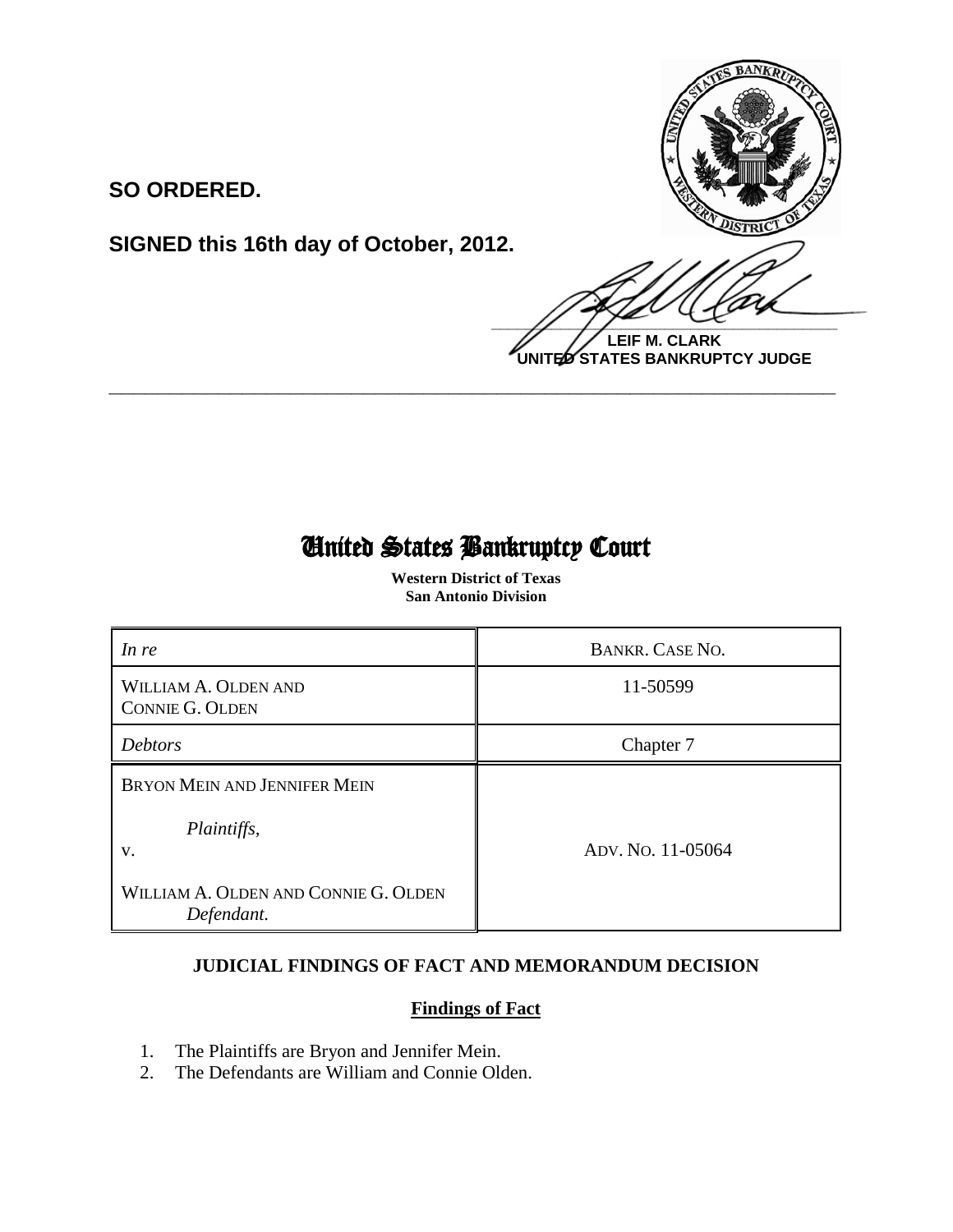- 3. Defendant constructed a residence on the 1416 Clairmont Drive property in 2002 and resided there until it was sold to the Plaintiffs.
- 4. The original construction of the residence met all requirements of the city of Kerrville.
- 5. On November 29, 2007 Defendants sold Plaintiffs the property and residence located at 1416 Clairmont Drive in Kerrville, TX, 78028, for \$370,000.00.
- 6. The Defendants signed a Seller's Disclosure Notice form regarding the 1416 Clairmont Drive property on October 29, 2007. The Disclosure is a standard form used in real estate transactions and conforms to the Texas statute regarding the sale of property among individuals. The form indicated the property had never experienced any of the following conditions:
	- 1) Intermittent or weather springs;
	- 2) previous flooding;
	- 3) soil movement;
	- 4) improper drainage or
	- 5) settling
- 7. A property inspection report performed on October 25, 2007, showed no problems relating to the drainage or improper grading of the property.
- 8. In December 2002, Defendants commissioned a Geotechnical Engineering Report from professional engineers Arias & Associates. Arias & Associates who thoroughly examined the property and took borings from multiple locations.
- 9. Defendants provided the Arias Report to the Plaintiffs prior to the purchase of the house.
- 10. The Arias Report disclosed that the soil on the 1416 Clairmont Drive property was expansive clay that shrinks when it loses water and swells or grows in volume when it gets wet, and has a high level of plasticity.
- 11. The swelling and shrinkage of the soil observed by the Meins was consistent with this report.
- 12. As recommended by the Arias Report, the foundation of the residence was built up on a pad of dirt and soil prior to the construction of the house. The Defendant represented this fact to the Plaintiff, stating that the foundation had been designed consistent with the Arias Report's recommendations.
- 13. No recommendations were made by the Arias Report regarding the yard surrounding the residence, and Defendant made no representations regarding the yard. The Arias Report's recommendations focused on creating adequate drainage away from the residence and its foundation.
- 14. To achieve adequate drainage, the Arias Report recommended "roof drainage should be controlled by gutters and carried well away from the structure. The ground surface adjacent to the building perimeter should be sloped a minimum of two percent away from the buildings sufficient to cause positive surface flow or drainage away from the building perimeter and entryway slabs." No gutters were installed, a condition that was apparent to the Meins and their inspector prior to the purchase.
- 15. Neither Plaintiff nor Defendant called any expert witnesses in this case to testify regarding drainage properties, the nature of the soil, the status, design, construction, or performance of the foundation, or the nature of damages to the property by any cause. No competent evidence of causation was submitted.
- 16. Daily and monthly rainfall records were submitted to the court, but provided no discernible pattern or level of rain necessary to establish causation or damages with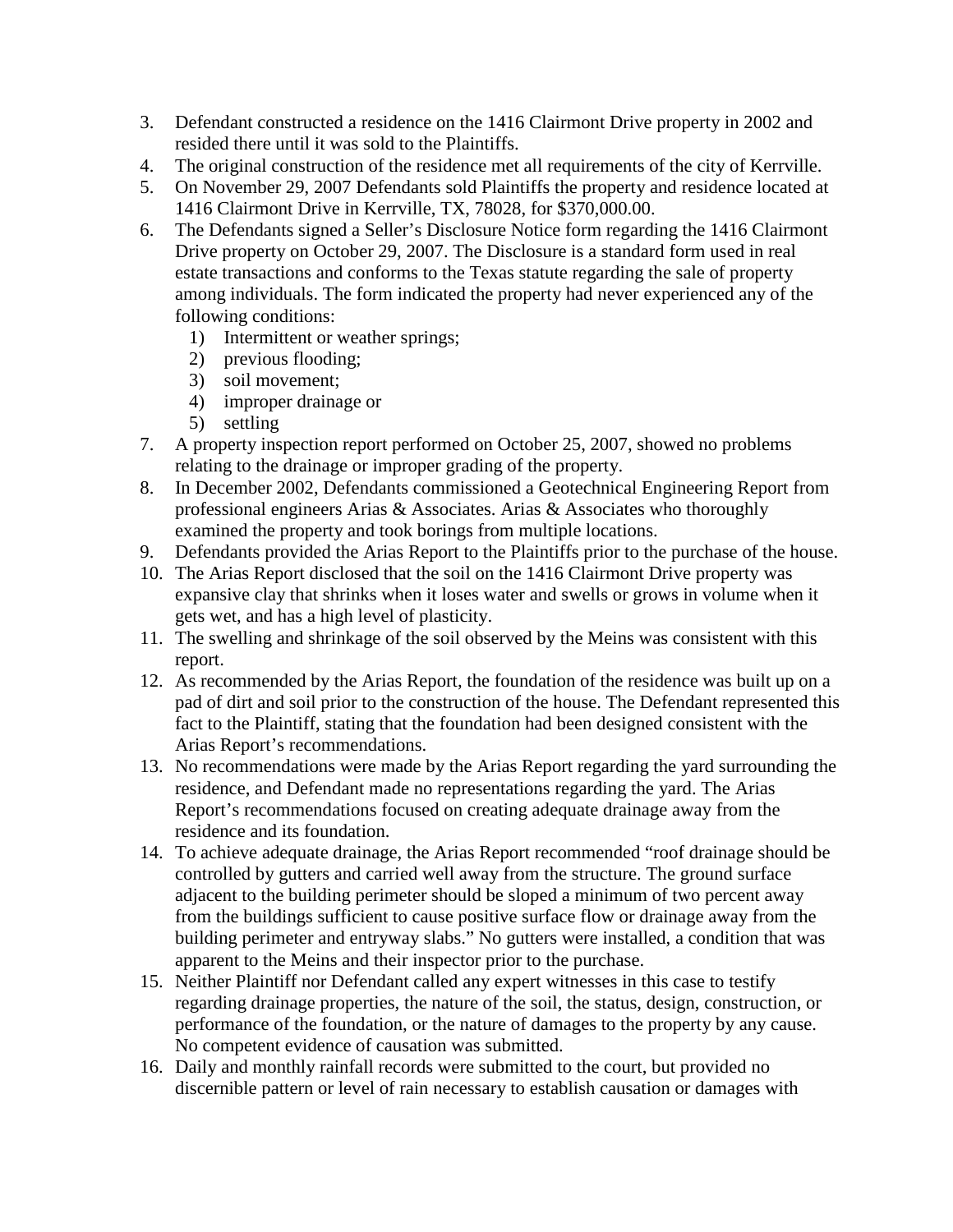regard to standing water, flooding, or any other water related issue. No expert testimony was offered on these issues.

- 17. No evidence was presented of any estimated cost to repair or construction to alleviate the complained of conditions. The only evidence presented came from the Defendant, who testified, based only on speculation from his limited experience in the construction business, that a French drain might alleviate some problems, at a non-expert estimate of cost of \$3,500 to \$5,000.
- 18. A report by the city of Kerrville detailing complaints regarding flooding that occurred in the summer and early fall of 2007 was submitted. 1416 Clairmont Drive was not listed on this report as a site of flooding complaints. No property on Clairmont Drive at all was listed as having flooding complaints.
- 19. Photographs and testimony submitted were sufficient to demonstrate standing water exists from time to time at 1416 Clairmont Drive during the time the Plaintiffs resided there. The evidence was insufficient to demonstrate that actual flooding occurred on the property, either when the Plaintiff or the Defendant resided there.
- 20. The Plaintiff presented an audio recording of a phone conversation made with the Defendant, recorded without the knowledge of the Defendant, seeking to discover the extent of the Defendant's knowledge of the allegations. When taken as a whole, the conversation demonstrates the Defendant was aware of standing water while he resided there. The testimony does not support a finding that there was "improper drainage" as that phrase would have been understood by a reasonable person as it appeared on the disclosure form. Defendant had no knowledge of any issue with the foundation, or drainage within the confines the residence or adjacent garage itself.
- 21. Aerial photographs showed that changes in tree coverage on adjacent properties had occurred from when the Defendants occupied the property opposed to the Plaintiffs. The area surrounding 1416 Clairmont Drive property and neighboring plots had changed, but the evidence was not sufficient to demonstrate the changes did or did not substantially alter the drainage of water from the house.
- 22. The Plaintiffs were able to refinance the property in 2011, after the alleged water-based problems were apparent. The Plaintiffs did not disclose this information to the lender, and did not disclose any information regarding foundation problems or possible flooding to the lender.
- 23. The Plaintiffs provided eye-witness testimony to demonstrate flooding had occurred in the yard at various times. The testimony was unconvincing.
- 24. The Plaintiffs did not have any complaints about the property at any point until 2010. The entire complaint about the property rests on the presence of the standing water and the fact that the Defendants checked the standard disclosure form,.
- 25. With no expert testimony regarding the loss of value of the property, the court has no way to calculate actual damages. Thus, no actual damages were suffered.

#### **Fraud**

In Texas a claim for common law actual fraud consists of the following elements:

- (1) that a material misrepresentation or omission was made;
- (2) the representation was false;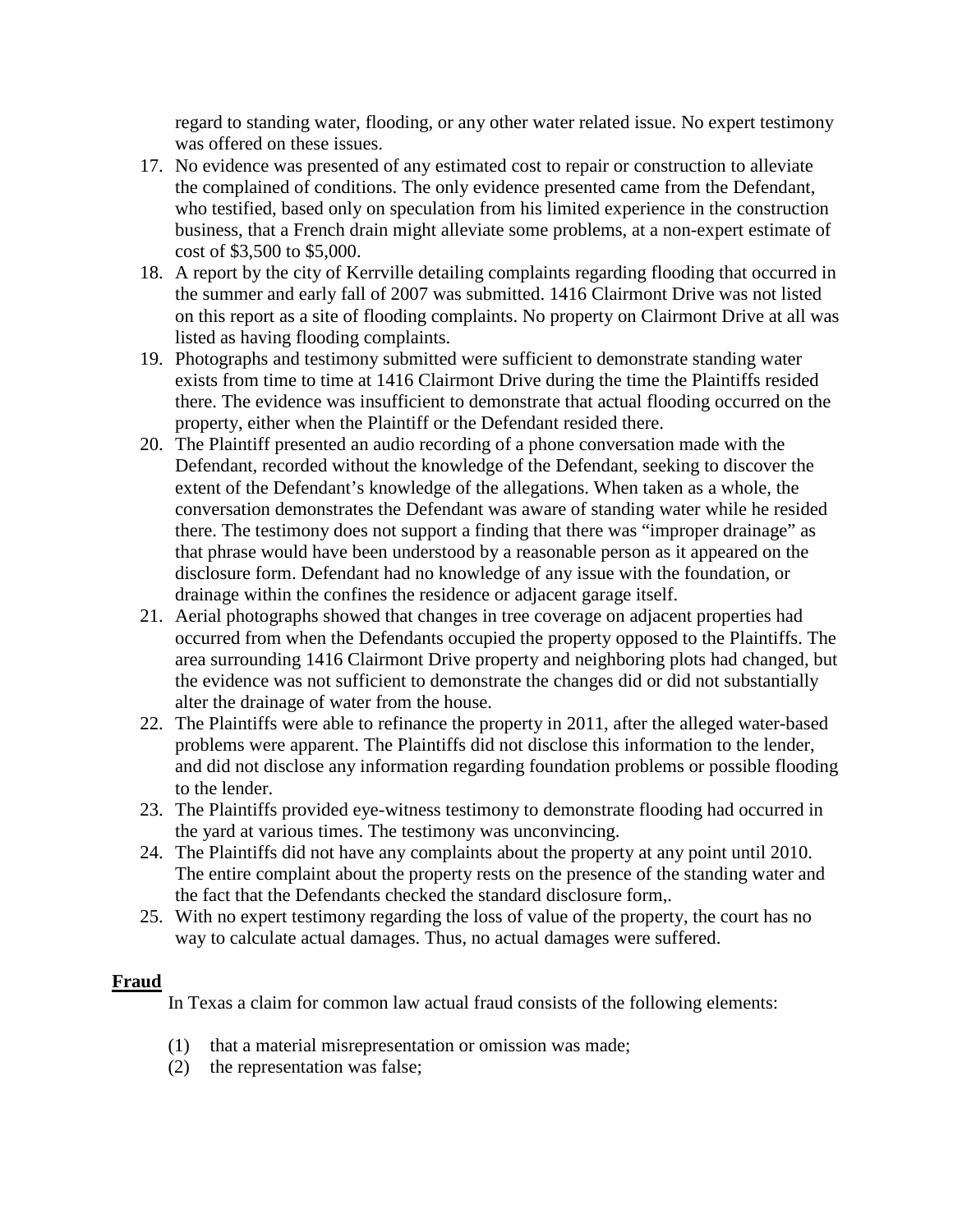- (3) when the representation was made, the speaker knew it was false or made it recklessly without any knowledge of the truth and as a positive assertion;
- (4) the speaker made the representation with the intent that the other party should act upon it;
- (5) the party acted in reliance on the representation; and
- (6) the party thereby suffered injury.

 $\overline{\phantom{0}}$ 

*In re First Merit Bank,* 52 S.W.3d 749, 758 (Tex. 2001). The plaintiff retains the burden to establish with competent evidence *all* of the elements of fraud. *See e.g., In re Mercer,* 246 F.3d 391, 407–408 (5th Cir. 2001) (emphasis added).

A debt will be found non-dischargeable under section  $523(a)(2)(A)$  if it arose from any debt for money, property, services to the extent obtained by false pretenses, a false representation, or actual fraud, other than a statement respecting the debtor's or an insider's financial condition. [11 U.S.C. § 523\(a\)\(2\)\(A\).](https://web2.westlaw.com/find/default.wl?mt=26&db=1000546&docname=11USCAS523&rp=%2ffind%2fdefault.wl&findtype=L&ordoc=2024537224&tc=-1&vr=2.0&fn=_top&sv=Split&tf=-1&referencepositiontype=T&pbc=7A4BD66F&referenceposition=SP%3bb5120000f7a05&rs=WLW12.07) The Fifth Circuit states "[a] creditor must prove the debtor's intent to deceive in order to obtain a non-dischargeability judgment under [ ] § 523(a)(2)(A)." *Friendly Fin. Service–Eastgate v. Dorsey (In re Dorsey),* 505 F.3d 395, 399 (5th Cir. 2007). To establish "false pretenses" or "false representations" under [section 523\(a\)\(2\)\(A\)](https://web2.westlaw.com/find/default.wl?mt=26&db=1000546&docname=11USCAS523&rp=%2ffind%2fdefault.wl&findtype=L&ordoc=2024537224&tc=-1&vr=2.0&fn=_top&sv=Split&tf=-1&referencepositiontype=T&pbc=7A4BD66F&referenceposition=SP%3bb5120000f7a05&rs=WLW12.07) "the creditor must show (1) [a] knowing and fraudulent falsehood, (2) describing past or current facts, (3) that [was] relied upon by the other party." *[Jacobson v. Ormsby \(In re Jacobson\),](https://web2.westlaw.com/find/default.wl?mt=26&db=0000999&tc=-1&rp=%2ffind%2fdefault.wl&findtype=Y&ordoc=2024537224&serialnum=2012793800&vr=2.0&fn=_top&sv=Split&tf=-1&pbc=7A4BD66F&rs=WLW12.07)* 2007 [WL 2141961 \(5th Cir. July 26, 2007\).](https://web2.westlaw.com/find/default.wl?mt=26&db=0000999&tc=-1&rp=%2ffind%2fdefault.wl&findtype=Y&ordoc=2024537224&serialnum=2012793800&vr=2.0&fn=_top&sv=Split&tf=-1&pbc=7A4BD66F&rs=WLW12.07)

The Plaintiff's case in chief rests almost entirely on the Seller's Disclosure Notice form filled out by Defendants on October 29, 2007, wherein the Defendants checked "No" to thirtyfive boxes, indicating the property had never experienced various conditions, including intermittent or weather springs, previous flooding, soil movement, settling, and improper drainage. The Plaintiffs allege not only that the aforementioned conditions currently plague the property, but that they were also present when the Defendants owned and resided at 1416 Clairmont. Furthermore, the Plaintiffs assert the Defendants had been aware of the conditions, yet misrepresented and concealed such information during the sale. To establish the existence of these conditions and the Defendants' knowledge of them, the Plaintiffs submitted an audio recording of a telephone conversation that took place between Plaintiff Byron Meins and Defendant William Olden on May [1](#page-3-0)2, 2010.<sup>1</sup> Utilizing the taped conversation, Plaintiffs supported their claims by cherry picking words and phrases relating to the water surrounding the property, emphasizing the Defendant's description of standing water in the yard as "very slow to drain" and "just holds water for a very long time." Relying on these statements, among others, Plaintiffs sought to build their entire case. In a phrase, their complaint doesn't hold water. When the court assessed the entirety of the conversation and paired it with the testimony presented in open court, it became clear that the Defendants lacked the requisite scienter to consider their box-checking as fraudulent.

First, the testimony and evidence submitted failed to establish the presence of intermittent or weather springs on the 1416 Clairmont property. Neither the taped conversation nor presented testimony indicated the Defendants possessed definitive knowledge of springs on either the Clairmont property or even in neighboring properties. Instead, the only presentation of any

<span id="page-3-0"></span><sup>&</sup>lt;sup>1</sup> The Plaintiff recorded this conversation without the Defendant's knowledge or consent. The Plaintiff initiated the phone call and began the conversation with talk about family and soccer coaching tips. The tone of the conversation was that of a neighbor (the Plaintiff) seeking advice on a potential problem, moreso than a heated argument between adversaries.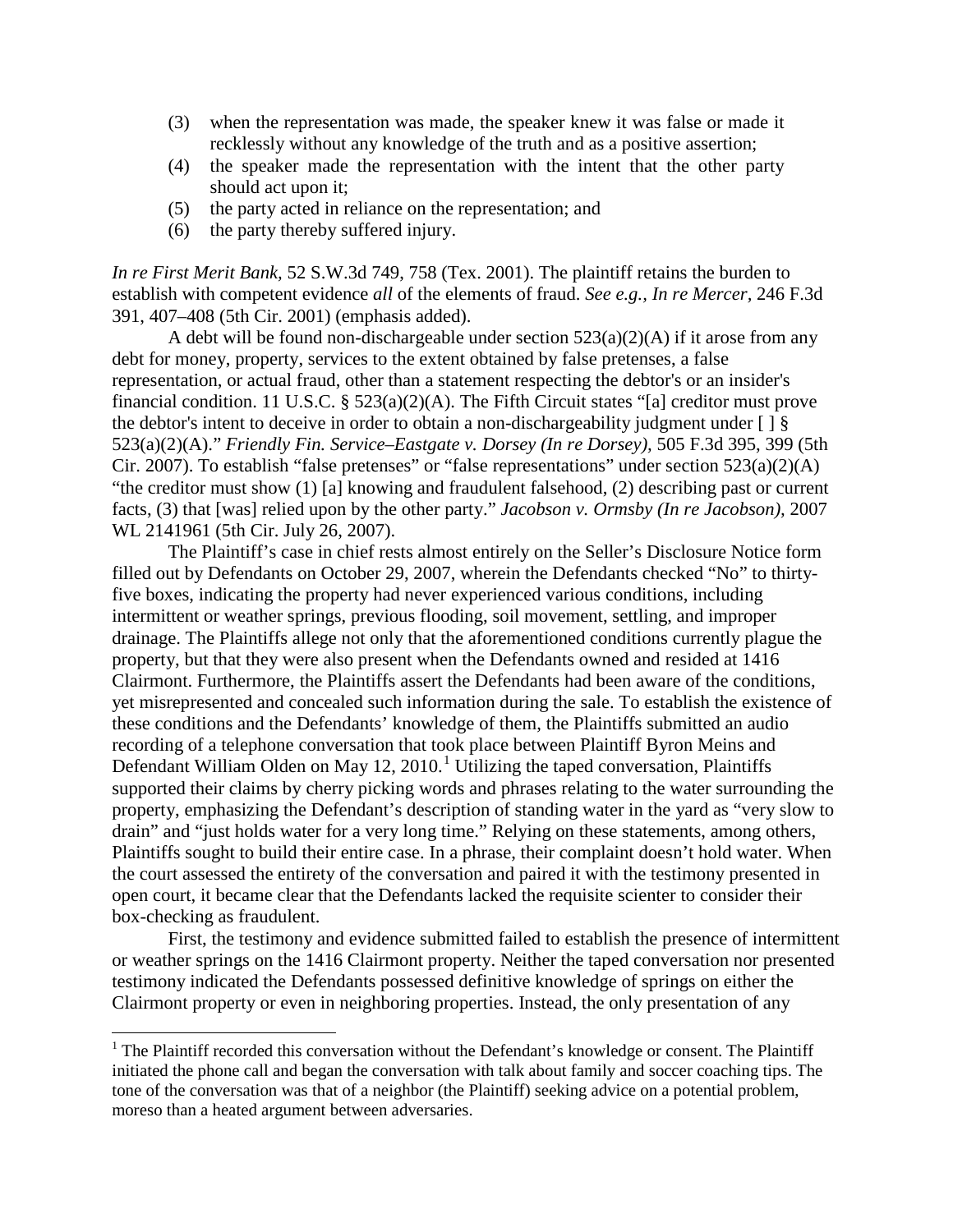evidence relating to springs was Defendant William Olden's mere speculation at the existence of a nearby spring or submersible pump, but such speculation is far below the level necessary to establish Olden knew or reasonably should have known of intermittent or weather springs. Moreover, the Plaintiffs failed to establish any evidence that an intermittent spring, weather spring, or a submersible pump had caused any of the alleged problems on the Clairmont property.

Second, the evidence failed to establish flooding had occurred on the property. While standing water was present on segments of the property, the level of water never appeared to reach "flood" levels under a plain meaning or common sense understanding of the word.<sup>[2](#page-4-0)</sup> Both during testimony and on the recorded conversation, Defendant William Olden spoke of a single incident that was the result of a nearby construction site stacking debris, causing a backup of water that eventually overflowed, knocking over a fence, and disrupting mulch on the Clairmont property. However, as the incident was man-made and only a one-time occurrence, the Defendants didn't believe the property had suffered from the "condition" of previous flooding as outlined on the Seller's Disclosure form. Such a belief was reasonable given prior events on the property, and fails to reach the necessary level of knowing falsehood or reckless assertion.

Third, the evidence was insufficient to establish the existence of damages relating to soil movement and settling. Once the Plaintiffs indicated an interest in the Clairmont property, the Defendants provided a report by professional engineers Arias & Associates, fully describing the behavior and composition of the soil on the property. The Defendants had originally commissioned the report when they were building the house to serve as their own residence. Despite being furnished the report, during trial the Plaintiffs, again cherry picking from the telephone conversation, focused on the term "expansive" used by the Defendants in describing the soil, alleging that such "expansive" soil conditions should have been disclosed to the Plaintiffs prior to the sale. The disclosed Arias Report fully explained the situation of the soil, eliminating any element of misrepresentation or concealment. Further, no evidence was submitted to establish the soil was the root of the problems alleged by Plaintiffs.<sup>[3](#page-4-1)</sup>

Finally, the allegations of improper drainage are unsupported by the evidence. When the Plaintiffs initially became interested in purchasing the Clairmont property, they had inquired about any "previous problems with water." In reply, the Defendant had assured them that "drainage and foundation engineered to take care of any problems related to water," explaining and presenting a site plan demonstrating the direction water would drain away from the house. Three years later, when the Plaintiff confronted the Defendant with allegations of improper drainage on the recorded conversation, the Defendant's reply was that of shock or surprise. That reaction, in conjunction with the presented testimony, help demonstrate the Defendants had never believed the Clairmont property suffered from improper drainage. Instead, the Oldens thought the presence of occasional slow-draining or standing water in the yard was simply the normal course of events. When filling out the Seller's Disclosure Notice, the Defendants indicated that the property suffered from no issues of improper drainage, *as they understood the* 

 $\overline{\phantom{0}}$ 

<span id="page-4-0"></span><sup>&</sup>lt;sup>2</sup> MERRIAM-WEBSTER'S COLLEGIATE DICTIONARY 447 (10th ed. 2000) (defining flood as "rising and overflowing of a body of a water especially onto normally dry land; an overwhelming quantity or volume.").

<span id="page-4-1"></span><sup>&</sup>lt;sup>3</sup> Testimony regarding the soil involved discussions "movement of an inch" when soil would expand or constrict due to rainfall or lack thereof. Without expert testimony, the court relies on its own knowledge of Texas hill country soil, and the soil present on the Clairmont property seems in no way unusual from other soil found in the region.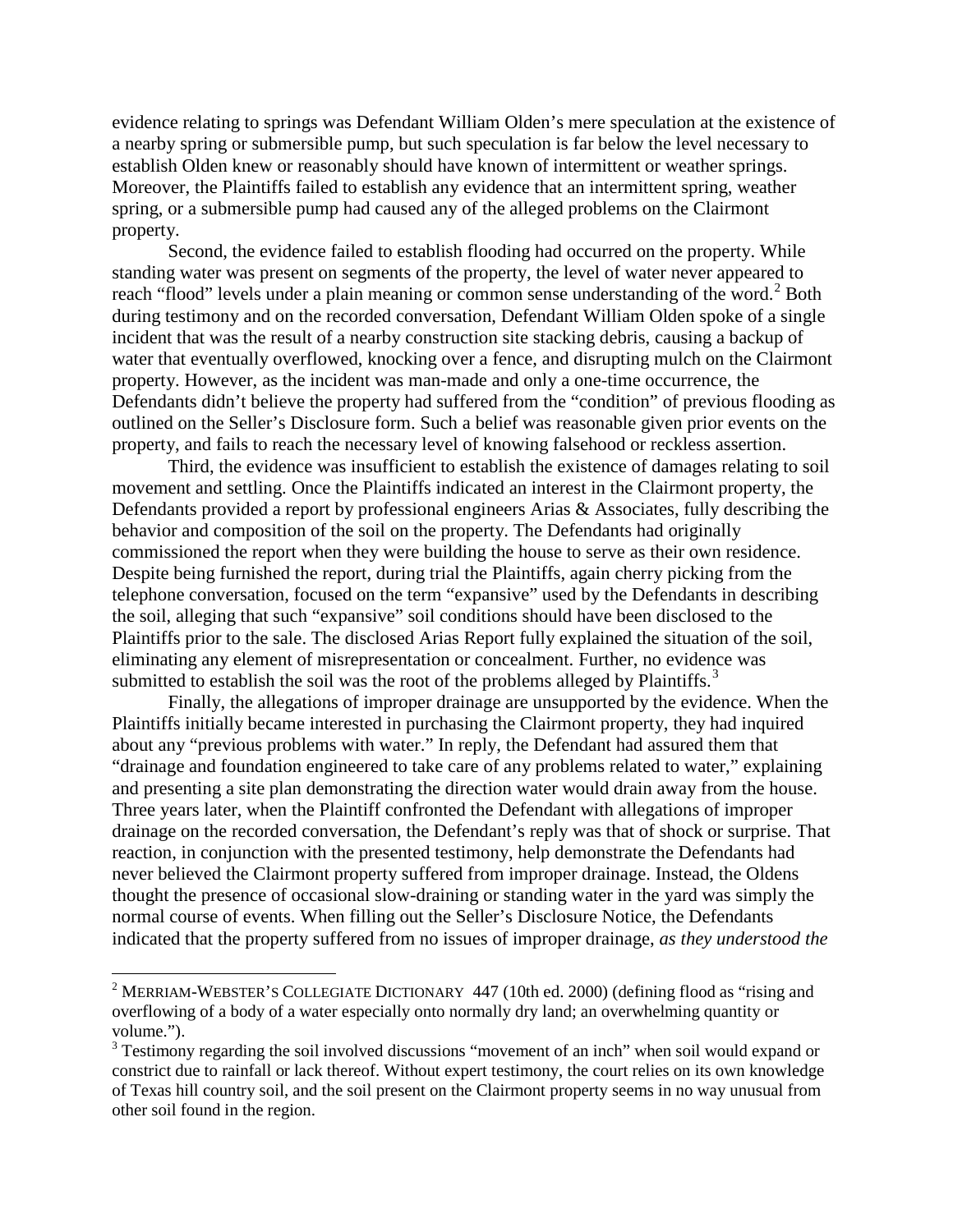*meaning of that phrase*. Olden had immediately assumed that Mein's questions about drainage when he first looked at the property were focused on concerns about the effect of drainage on the foundation. There is no reason to believe that Olden had any different notion of its meaning on the Disclosure Notice, and Olden could not have known what Mein was reading into the phrase when he got the Disclosure Notice afterward.

As a final note, the Plaintiff never established that the residence or attached garage suffered from the effects of improper drainage. Instead, the evidence showed that only the surrounding yard suffered from slow draining or standing water when there was heavy rain. Such results appeared consistent with explanations made in the Arias Report and the site plan presented to the Plaintiffs—that water would be carried away from the residence and towards the rear of the property. The presence of the standing water is not sufficient to be categorized as "improper drainage" as used in the Disclosure Notice. Thus, even assuming the Defendants were aware of the conditions in the yard, they were not concealing incidents of improper drainage. The court concludes that the statements made on the Seller's Disclosure Notice fail to meet the level of fraud.

#### **Rescission and Damages**

Judicial rescission is "an equitable remedy used as a substitute for monetary damages when such damages would not be adequate." *Scott v. Sebree*, 986 S.W.2d 364, 368 (Tex. App.— Austin 1999, pet. denied). It operates "to extinguish a contract that is legally valid but must be set aside due to fraud, mistake, or for some other reason to avoid unjust enrichment" and to restore parties to the status they were in prior to execution of the contract. *[Isaacs v. Bishop](http://www.lexis.com/research/xlink?app=00075&view=full&searchtype=get&search=249+S.W.3d+100%2520at%2520109)*, 249 [S.W.3d 100, 109 \(Tex. App.—Texarkana 2008, pet. denied\).](http://www.lexis.com/research/xlink?app=00075&view=full&searchtype=get&search=249+S.W.3d+100%2520at%2520109)

Texas courts have long recognized the election of remedies—either to recover monetary damages or to elect the equitable remedy of rescission—when one is induced by fraud to enter into a contract. *[Dallas Farm Machinery Co. v. Reaves](http://www.lexis.com/research/xlink?app=00075&view=full&searchtype=get&search=158+Tex.+1)*, 307 S.W.2d 233, 239 (Tex. 1957) ("one who is induced by fraud to enter into a contract has his choice of remedies. He may stand to the bargain and recover damages for the fraud, or he may rescind the contract, and return the thing bought, and receive back what he paid."); *Scott*[, 986 S.W.2d at 3](http://www.lexis.com/research/xlink?app=00075&view=full&searchtype=get&search=986+S.W.2d+364)68; *[Nelson v. Najm](http://www.lexis.com/research/xlink?app=00075&view=full&searchtype=get&search=127+S.W.3d+170)*, 127 S.W.3d [170, 176 \(Tex. App.—Houston 1st Dist. 2003\).](http://www.lexis.com/research/xlink?app=00075&view=full&searchtype=get&search=127+S.W.3d+170) This election of remedies recognizes that "depending on the circumstances, a defrauded party may not be made whole by a recovery of actual damages, but instead may need an equitable remedy such as rescission." *Scott*, 986 S.W.2d at 368.

Plaintiffs in this case cite *Smith v. National Resort Communities, Inc.* for the proposition that there is "*less strictness* in recognizing a right of rescission and restitution" when there is fraud involved. [585 S.W.2d 655 \(Tex. 1979\)](http://www.lexis.com/research/xlink?app=00075&view=full&searchtype=get&search=585+S.W.2d+655) (emphasis added); *see also Nelson*, 127 S.W.3d at 176-77 ("when there is fraud in the inducement to sign a contract…courts generally apply less strict standard when granting rescission or restitution"). In *Smith*, which involved a suit for rescission of a contract involving real estate, the lot in question was not usable for residential purposes—the purposes for which the seller promoted its sale and for which the property was purchased by the buyer—because of a fact unknown to the buyer and not disclosed by the seller. *Id.* at 656. In holding that the buyer established his right of rescission, the Supreme Court of Texas said that, under this "less strict" standard, the buyer was entitled to rescind the transaction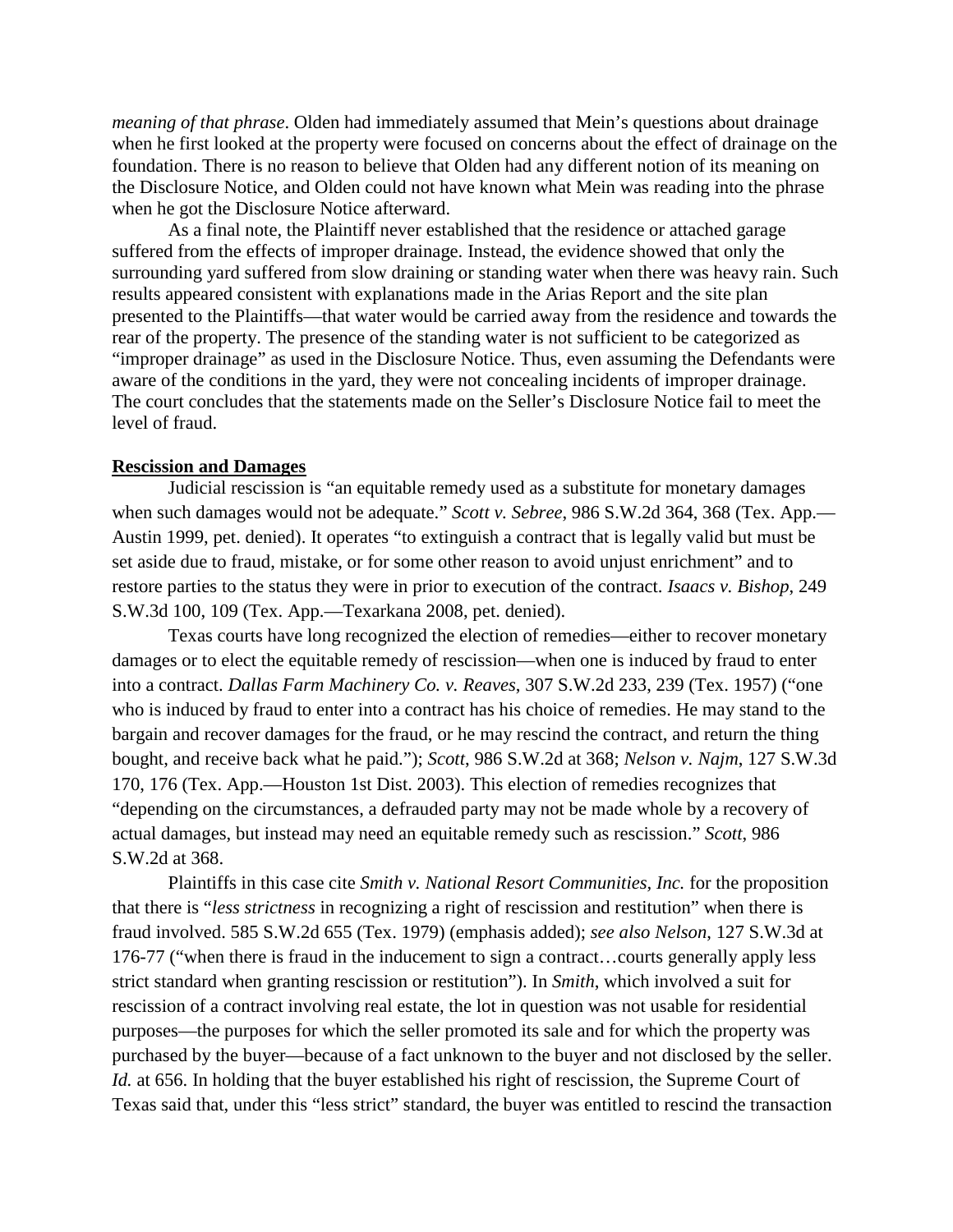because the undisclosed fact was "basic and one which the seller knows his purchaser would regard as material." *Id*. at 658. The Court did not explain what this "less strict" standard was. Significantly, however, what the Court *did not say* was that there was no standard at all when granting rescission or restitution.

Even under this "less strict" standard, a court still has an independent duty to evaluate the equities in each case because rescission is an equitable remedy. It is not a matter of right. Rescission is "a harsh remedy and will not be upheld unless the relative equities, when weighed, clearly favor the party seeking rescission." *Little v. Kennedy*[, 195 S.W.2d 255, 260 \(Tex. App.](http://www.lexis.com/research/xlink?app=00075&view=full&searchtype=get&xdocnum=2&search=195+S.W.2d+255%2520at%2520260)  [1946\).](http://www.lexis.com/research/xlink?app=00075&view=full&searchtype=get&xdocnum=2&search=195+S.W.2d+255%2520at%2520260) When contemplating the remedy of rescission, a court "must weigh several factors to determine whether a party's request for equitable relief should be granted, including: probability of irreparable damage to the moving party in the absence of relief, possibility of harm to the nonmoving party if the requested relief is granted, and public interest." *[Davis v. Estridge](http://www.lexis.com/research/xlink?app=00075&view=full&searchtype=get&search=85+S.W.3d+308)*, 85 S.W.3d [308, 310 \(Tex. App.—Tyler 2001, pet. denied\).](http://www.lexis.com/research/xlink?app=00075&view=full&searchtype=get&search=85+S.W.3d+308) Thus, the court must consider the impact on the Defendant as well as the Plaintiff.

Plaintiffs contend they would not have to tender the house back to the Defendants until the purchase price of the house is returned, however, the Defendants have no available assets or money, hence their presence in bankruptcy court.<sup>[4](#page-6-0)</sup> Instead of money damages, the Plaintiffs seek to receive a judgment, record it in San Antonio, and wait for the day when the Defendants eventually sell their home. The Plaintiffs would rest assured on the cowardice of title companies fearing abstract judgments, despite the homestead designation, in order to collect the funds from the judgment.<sup>[5](#page-6-1)</sup> As a matter of policy, the Defendants should not be strapped with an abstract judgment that hinders them when they do seek to eventually sell their home, all the while the Plaintiffs continue to reside in the Clairmont property for essentially no cost (keeping in mind the Plaintiffs now allege this same property to be unlivable). Such facts do not favor equitable remedy. The Plaintiffs *rely* on receiving the remedy of rescission in order to actually get paid out of this suit, choosing to avoid money damages not because they would be inappropriate in this matter, but because rescission would net them a larger return. Rescission is a remedy designed to compensate when damages would not be appropriate, but the Plaintiffs here would seek rescission only in order to increase their money damages.

Furthermore, it is the moving party's burden "to prove that he is deserving of equitable relief, including showing that there is no adequate remedy at law." *Id*. at n. 2. It is essential that some injury or damage be shown in order to rescind a contract for fraud." *[Russell v. Industrial](http://www.lexis.com/research/xlink?app=00075&view=full&searchtype=get&xdocnum=1&search=113+Tex.+441%2520at%2520451)  Transp. Co*[., 113 Tex. 441, 451 \(Tex. 1924\).](http://www.lexis.com/research/xlink?app=00075&view=full&searchtype=get&xdocnum=1&search=113+Tex.+441%2520at%2520451) In this case, plaintiffs failed to prove damages. For example, no expert testimony was offered to show what it would cost to fix the alleged drainage problem. This Court is left to speculate the extent to which the alleged drainage problem has reduced the value of the property. The evidence does not support plaintiffs' contention that slow

 $\overline{\phantom{0}}$ 

<span id="page-6-0"></span><sup>&</sup>lt;sup>4</sup> Indeed, one of the reasons stated by the Plaintiffs for not hiring expert testimony is because there was no money in the Defendants, and thus costs could not be recouped.

<span id="page-6-1"></span><sup>&</sup>lt;sup>5</sup> This case calls far short of actual and constructive fraud, so a trust would not be placed upon the home.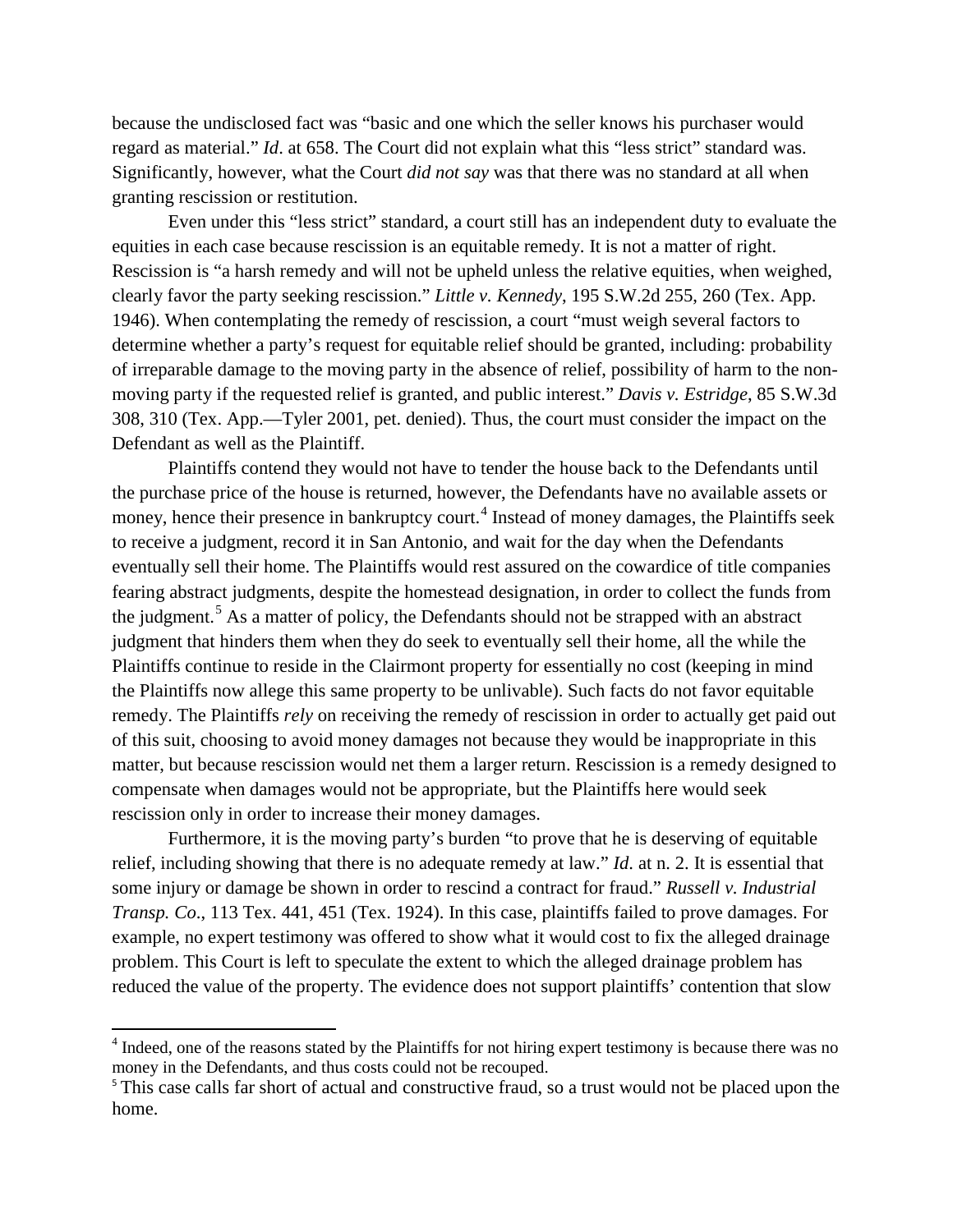draining water in the backyard has totally destroyed the value of the house or made it unlivable. Landscaping, for example, might be good enough to fix the drainage problem, or simply the installation of a French drain (at a cost of less than \$5,000). Rescission is certainly not the equitable remedy here. To the contrary, damages would be the right remedy in equity. Rescission would deliver a windfall to the plaintiffs and impose cost on the defendants all out of proportion to any harm caused. In other words, rescission on these facts would be inequitable.

Common law rescission also requires "notice and tender." *[Cruz v. Andrews Restoration,](http://www.lexis.com/research/xlink?app=00075&view=full&searchtype=get&search=364+S.W.3d+817%2520at%2520826)  Inc.*[, 364 S.W.3d 817, 826 \(Tex. 2012\)](http://www.lexis.com/research/xlink?app=00075&view=full&searchtype=get&search=364+S.W.3d+817%2520at%2520826) ("rescission is not a one-way street. It requires a mutual restoration and accounting, in which each party restores property received from the other"). Before a buyer may rescind a contract, "he must give timely notice to the seller that the contract is being rescinded and either return, or, at least offer to return, the property received and the value of any benefit derived from its possession." *Estridge*, 85 S.W.3d at 311. The court of appeals in Texas said:

It is well settled that any person demanding the rescission or cancellation of a contract to which he is a party, must restore or offer to restore to the other party whatever he may have received under the contract in the way of money, property or other consideration of benefit…In nearly all jurisdictions a bill is demurrable in which complainant does not offer to return any consideration which it shows he has received, or otherwise place defendant in status quo, or sufficiently excuse himself from that duty. The state of Texas is one of such jurisdictions where the rule obtains. It is the primary object in a suit for rescission or cancellation of a contract obtained by fraud to undo the original transaction and restore the former status of the parties. Hence, the complainant in a bill or petition must offer to restore to the defendant whatever property or valuable consideration he may have received under it, and the pleading without such averments is fatally bad. This is but the enforcement of the ancient rule of equity that he who seeks equity must do equity. *[Casualty Reciprocal Exchange v. Bryan](http://www.lexis.com/research/xlink?app=00075&view=full&searchtype=get&search=101+S.W.2d+895%2520at%2520897)*, 101 S.W.2d 895, 897 (Tex. Civ. [App. 1937\).](http://www.lexis.com/research/xlink?app=00075&view=full&searchtype=get&search=101+S.W.2d+895%2520at%2520897)

In *Estridge*, the court held that it was an abuse of discretion to grant rescission of the real estate contract because the moving party failed to "tender the value that they obtained from using the property for the time period between the purchase and trial"<sup>[6](#page-7-0)</sup> and "the trial court did not take into consideration the benefits gained by the Estridges." *Estridge*, 85 S.W.3d at 311. In this case, like *Estridge*, Plaintiffs failed to tender the value that they obtained from using the property in question.<sup>[7](#page-7-1)</sup>

ı

<span id="page-7-0"></span><sup>&</sup>lt;sup>6</sup> "Benefits derived from possession of the property could include the rental value of the house, the lease value of the land, the benefit gained by running cattle on the land, the profit from growing a crop, such as hay, etc." *Id*. at n.3.

<span id="page-7-1"></span> $<sup>7</sup>$  Plaintiffs contend they tried to offer evidence of fair rental value at trial, but the court excluded it. The</sup> only evidence of fair rental value was offered through the testimony of Jenifer Mein, who said that they leased back the property to the Oldens for a week, following closing, for \$500. This was not a fair rental